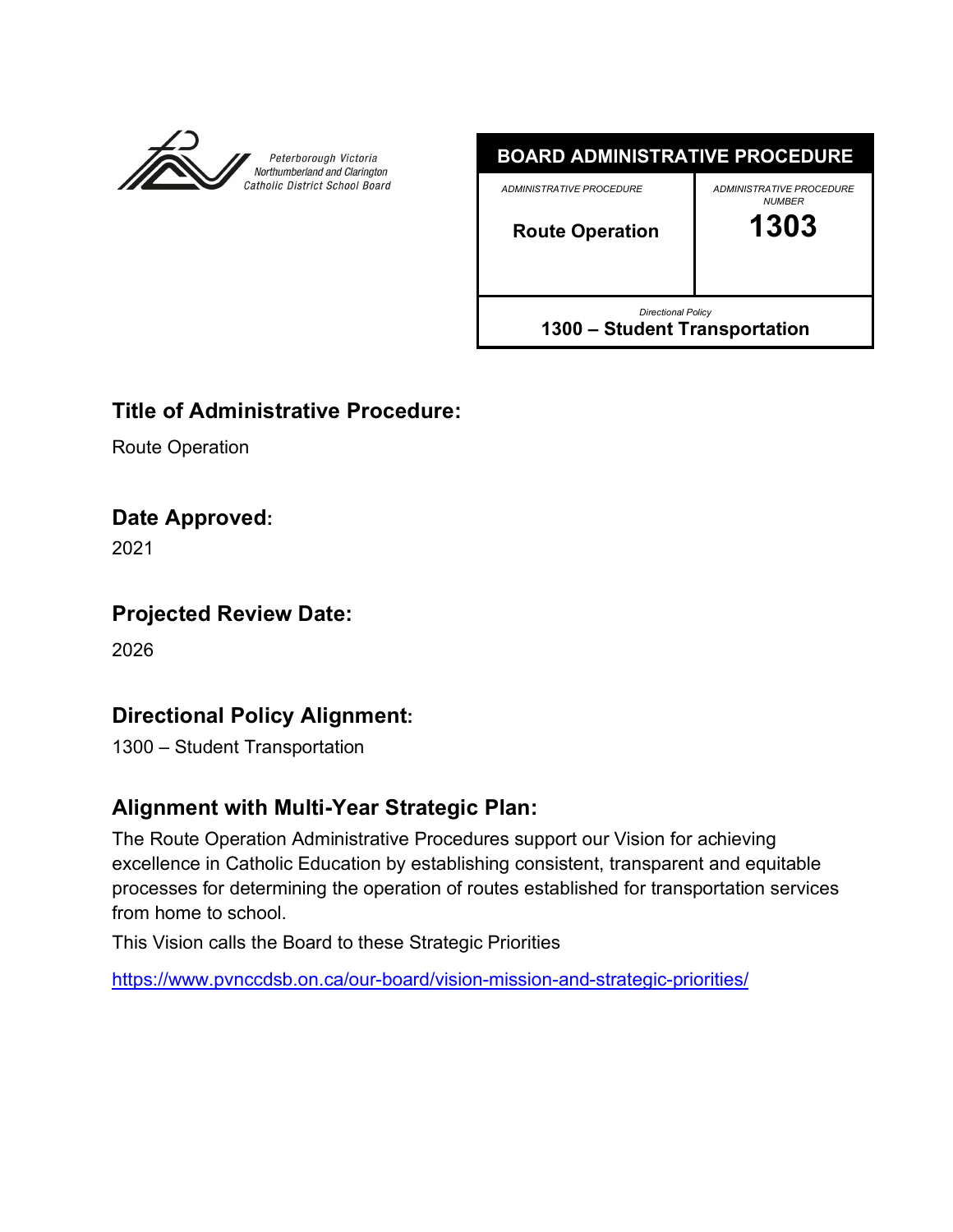## **Action Required/Guidelines:**

This administrative procedure provides guidance with respect to:

- Late Bussing
- Summer School Bussing
- Inclement Weather
- Use of Public Transportation
- Bus Pick-up/Drop Off Locations
- Hazard Zones
- Request for Review of a Bus Stop Location

## **General**

The Board will work cooperatively with its coterminous school boards in sharing routes and vehicles between students of the coterminous Boards where it can be demonstrated that the resulting routes are safe and financially efficient.

Except in special circumstances, bus routes will be arranged so that students are not transported for a length of time greater than that set out in the parameters of the Transportation Directional Policy. As well, transportation may be provided either within or outside of the defined walking distances, as set out in the parameters of the Transportation Policy, where the Transportation Authority has determined there is a hazard zone within the defined walking distance.

Buses operating on a single route basis are intended to arrive not earlier than fifteen (15) minutes before school commencement. However, buses operating on a double route basis are timetabled to arrive not earlier than necessary.

Where feasible, the Board will utilize staggered start/finish times to facilitate transportation cost efficiencies. School communities affected by a proposed change, where the change is greater than 10 minutes, will be offered an opportunity to comment and provide feedback in advance of a proposed change. Changes to hours must be mutually approved by the Director of Education, or designate, and the Transportation Authority. In the case of shared bus runs, the Transportation Authority will serve as intermediary in coordinating staggered school hours between the Board and other boards involved.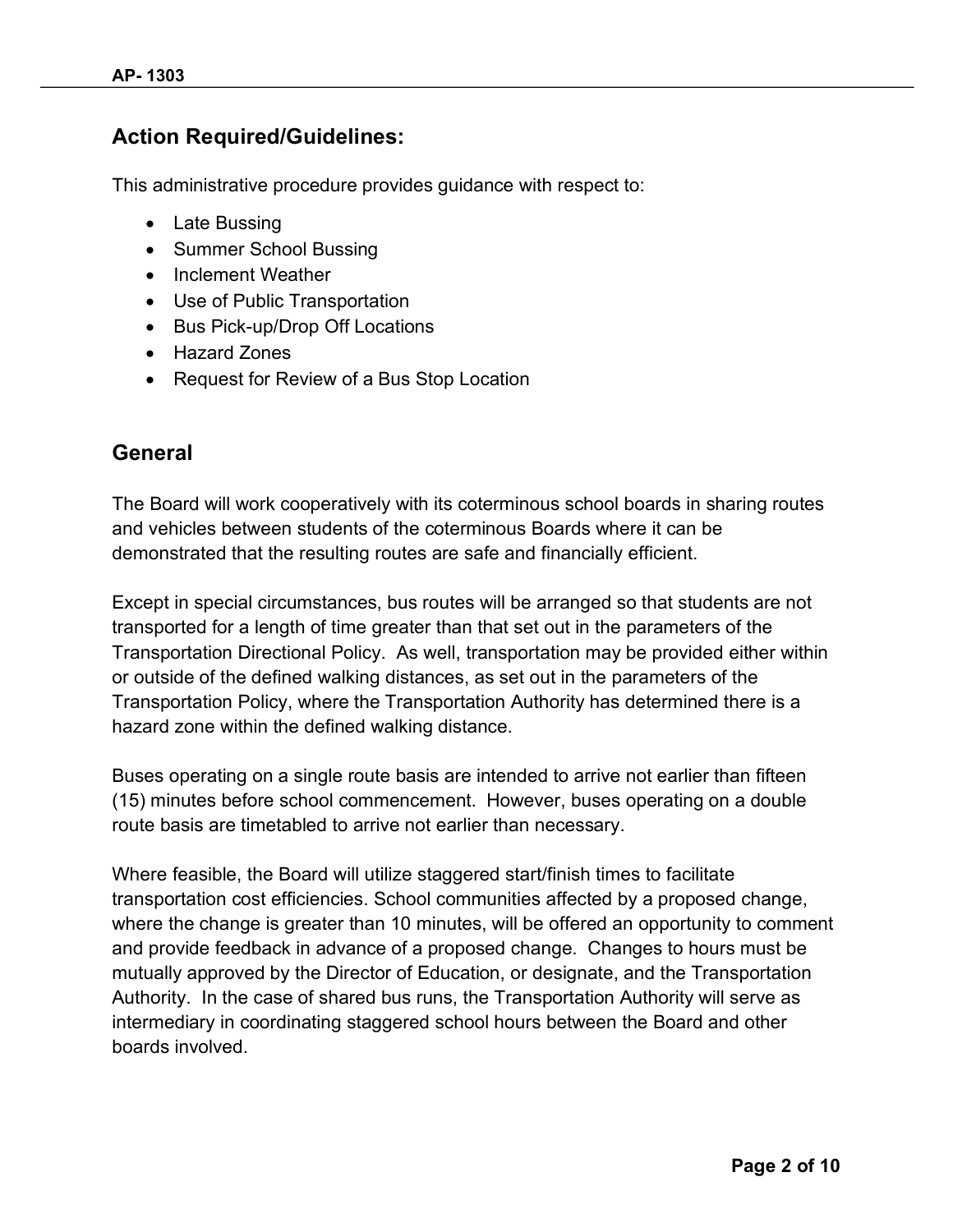Bus routes, including Board approved late bus runs, summer school bussing, and board approved shared bussing, are to be established by the Transportation Authority prior to the school year beginning in September, and no changes may be made by service providers without prior consultation with the Transportation Authority.

### **Late Bussing**

Late bussing is an optional service for the Board and, where feasible, will be shared among coterminous Boards where there is shared bussing. The intent of late bussing is to provide a service, primarily to rural secondary students, to assist students that are participating in after school academic or extra-curricular activities. The parent/guardian is ultimately responsible for transporting students from school to home beyond the regularly scheduled bus route times.

Secondary school principals, with the approval of the Superintendent of Business & Finance, wishing to establish a limited number of late bus routes should submit their requests to the Transportation Authority in advance of the school year beginning. Secondary school principals will consult with the Transportation Authority to determine:

- i) When the buses will run and/or
- ii) The routes to be traveled designed to get students as close as possible to home (generally within 7 to 10 km)
- iii) Whether there are sufficient students to warrant late bussing (a minimum of onethird of a regular school bus on a consistent basis)
- iv) The means by which the school will have a contact person available/on-call until late runs are completed in the event of a related emergency.

### **Summer School Bussing**

Summer school bussing is an optional service provided at the discretion of the Board and, where feasible, will be shared among coterminous Boards where there is shared bussing. When it is deemed necessary, appropriate routes and a corresponding budget will be determined by the appropriate superintendent responsible for summer school and the Transportation authority.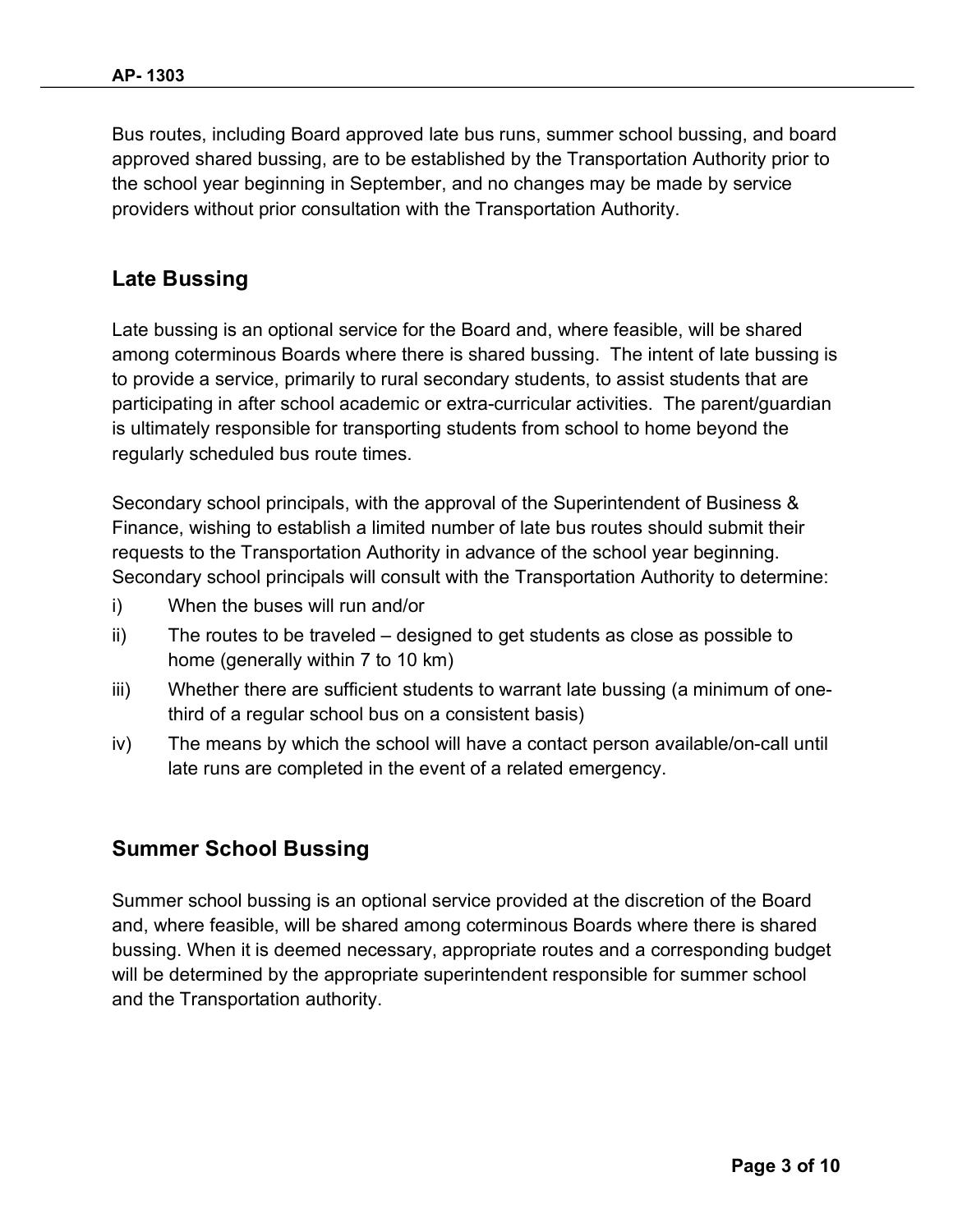### **Inclement Weather**

Schools are open and operational on all instructional days, regardless of weather conditions, unless otherwise approved by the Director of Education or designate. Parent/guardians will use their discretion in addressing student attendance during inclement weather, as it is recognized that transportation services will be impacted during inclement weather. In those situations where transportation is not provided for bus students due to inclement weather, and a parent/guardian delivers their child(ren) to the school, the parent/guardian is responsible for the return transportation of the child(ren).

Where transportation services are impacted by inclement weather, the following applies:

- i) In the case of localized, individual route cancellations, the decision to cancel an individual morning bus run is the responsibility of the bus operator. The operator will inform the appropriate station station or stations of this decision and post notice of the cancellation on the Transportation Authority webpage.
- ii) In the case of area-wide or single-school cancellation of routes, the bus operator or operators can elect to cancel all the routes. The operator will inform the appropriate radio station or stations of this decision and post notice of the cancellation on the Transportation Authority webpage.
- $iii)$  In the case of regional cancellation of routes (i.e. county) all routes may be cancelled by the Superintendent of Business & Finance, or designate. The Transportation Authority, on behalf of the Superintendent of Business & Finance, shall ensure that radio stations are notified of such cancellations and that the cancellations are posted on the Transportation Authority's webpage.
- iv) In the case of a system-wide cancellation of buses, the Director of Education, or designate, shall approve and direct that radio stations shall be notified of these cancellations and the information be posted on the Transportation Authority webpage.

## **Public Transportation**

Wherever feasible, practical and cost-effective to do so in place of contracted school bus providers, the Board may utilize municipal public transportation to transport students from Grade 7 to 12 that are eligible for transportation services.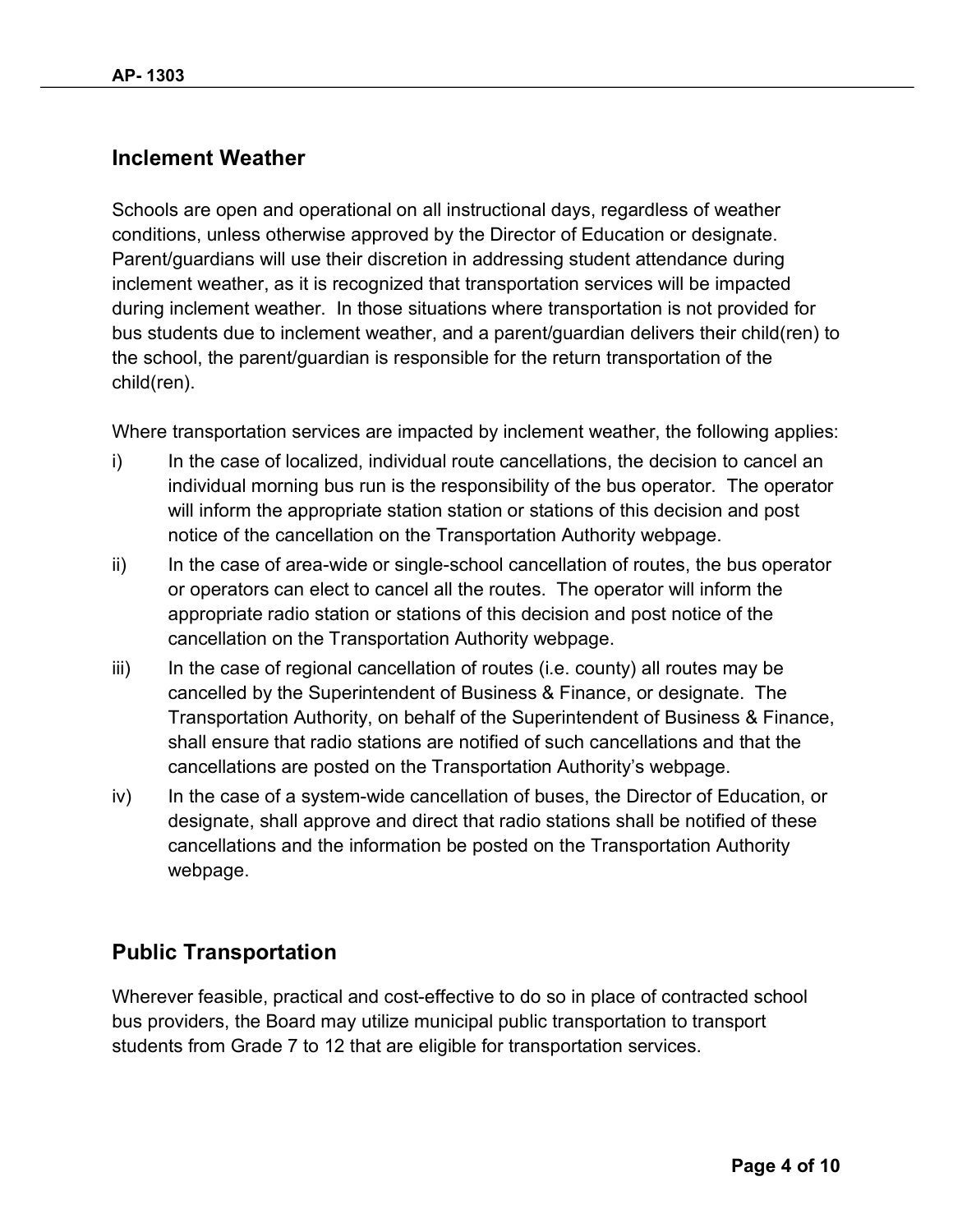## **Bus Pick-Up/Drop-Off Locations**

Pick-up/drop-off locations are designated by the Transportation Authority at safe and appropriate locations, with consideration for the number of students assigned to a stop, and are not to be changed, added, or deleted by bus operators without authorization from the Transportation Authority. Pick-up/drop-off locations will be established within the parameters established in the Transportation Policy, and shall not normally be designed to provide door-to-door services.

Each student is to have a consistent pick-up and drop-off point, within the student's school attendance boundary. Consistent student pick-up/drop-off transportation service shall be defined as one (1) fixed location for all school days for the school year. The location for pick-up for all school days for the school year may be different from the location for drop-off for all school days for the school year, but must be on the same route. Requests for access to a second (different) bus will be denied.

For further clarification, the pick-up/drop-off must be consistent five days a week for the school year. (see Administrative Procedure 1301: Student Eligibility regarding alternate arrangements for Child Care and Joint Custody Arrangements).

The bus operator's responsibility for the supervision of students transported on contracted vehicles will commence with the students' entrance onto the school bus/vehicle and will end with the students' exit from the vehicle at the designated stop location.

### **Parents/guardians are responsible for**:

- i) ensuring the safe conveyance of students on their way to the stop location.
- ii) ensuring the safety and security of students while waiting at the stop location until boarding the vehicle.
- iii) ensuring the safety and security of students after disembarking the vehicle at the drop-off location when returning from school.

Students will not be allowed to disembark from a school bus at a stop that is not their regular drop-off point. Exceptions to this procedure may occur where written authorization from the Transportation Authority or the school principal has been provided to the bus driver in advance.

Primary students (those being in Grades JK to 3) will not be allowed to disembark at their designated stop if a parent/guardian is not there to meet them. In rare circumstances, and with the written direction of the parent/guardian, an older sibling can take the place of the parent/guardian.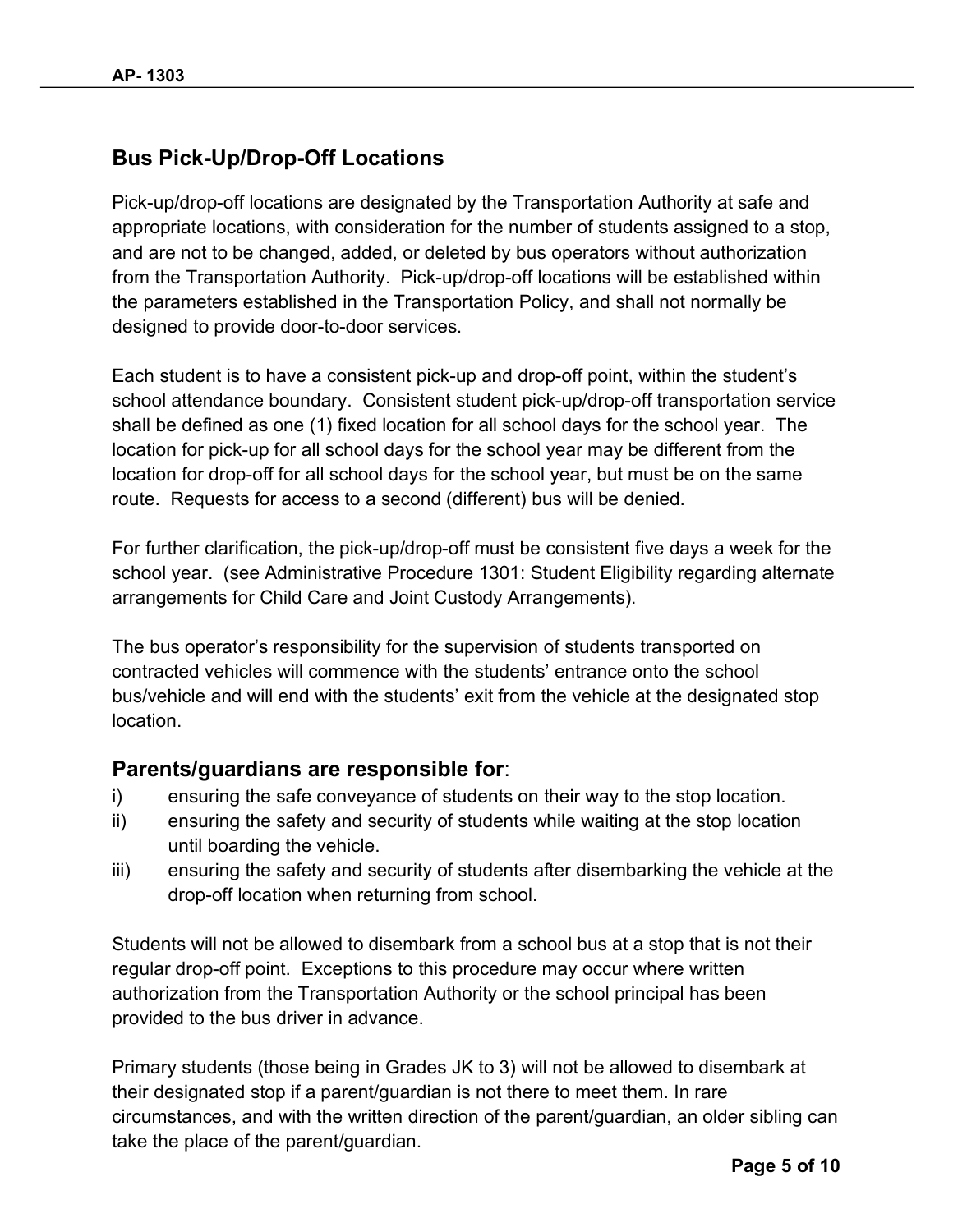If no parent/guardian is present at the designated stop, the bus driver will contact their operator for assistance. The operator and/or, where contacted the school, will attempt to locate the parent/guardian. If there is a considerable delay, the driver shall hold the student and complete the route, (and then return to the school). The Transportation Authority is to be notified at this time. If the operator and/or the school are unable to contact the parent/guardian by the time the driver has completed all other stops, then the police shall be contacted and arrangements made for the safe transfer of the student.

## **Hazard Zones**

It is the responsibility of the Transportation Authority to:

- i) identify hazard zones when planning for bus stops and
- ii) collaborate, when necessary, with municipal/provincial authorities when seeking input, confirmation or feedback related to hazard zone identification.

Hazard zone areas may necessitate a bus stop being placed at a location other than at or near a student address if it is deemed unsafe to stop in such close proximity to the address. The prime factor considered in assessing bus stops in relation to hazard zones is maintaining the safety of the students and the bus driver already on the bus prior to approaching a hazard zone.

Subject to the Transportation Authority's objective assessment, related stops will be placed at a safe location as close as may be reasonable to student residence locations but not in the hazard zone area itself.

### **Request for Review of a Bus Stop Location**

The Transportation Authority is responsible for selecting bus stop locations within the service area in accordance with walk-to-stop distance parameters. Door to door service is not typically provided. Whenever possible, community collector stops are used.

Community collector stops are located in areas accessible by a number of students. Students are assigned to the closest community stop based on their primary address. The distance is calculated on the geometrics planning software between the place of residence and the bus stop based on the shortest distance on a road network and may include municipal walkways.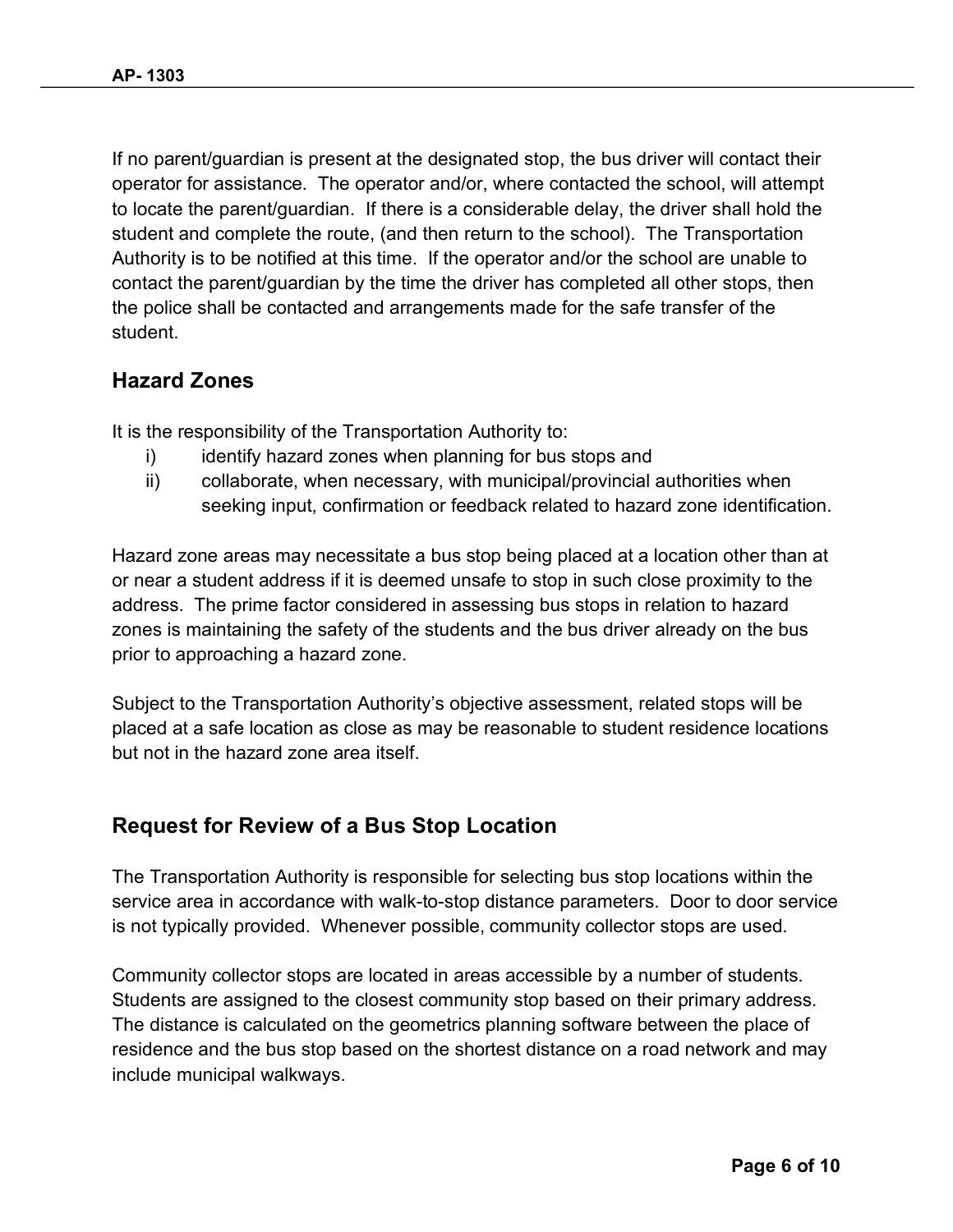Generally, school bus stops will not be located in areas such as cul-de-sacs or dead end streets. Nor do school buses enter private property and roads, such as long rural driveways, gated communities and townhouse/apartment complexes.

The Transportation Authority reserves the right to determine if the roadway is suitable for travel, given road conditions and necessary space requirements factoring in turning radius of large school vehicles.

Parents/guardians are responsible for the safe conveyance of their children to and from their designated pick-up/drop-off location. Parents/guardians may submit a written appeal regarding the pick-up/drop off location established for their child under the following circumstances:

- i) Where special needs or medical circumstances for the student interfere with the student's ability to get to, or safely remain at, a designated stop.
- ii) Where the Transportation Authority may not be aware of a hazard zone in the area of the designated stop.
- iii) Where the Transportation Authority may not be aware of a hazard along the walking route to the designated stop

When submitting a request for a review of a bus stop location to the Transportation Authority, parents/guardians must provide specific safety concerns. The request will be reviewed by the Transportation Authority, which may consult with various agencies (local police force, Ontario Provincial Police, municipal officials, etc.). A review may also include a site inspection of the bus stop location and the walking route by the Transportation Authority with the parent/guardian if available. The Transportation Authority decision is final and not subject to further review.

The timeliness of the response from the Transportation Authority will be dependant on the volume of requests that are received at any one time. During high volume periods, like September and early October, parents/guardians can expect that the review and the communication of a decision to those requesting the change may take up to 4 weeks.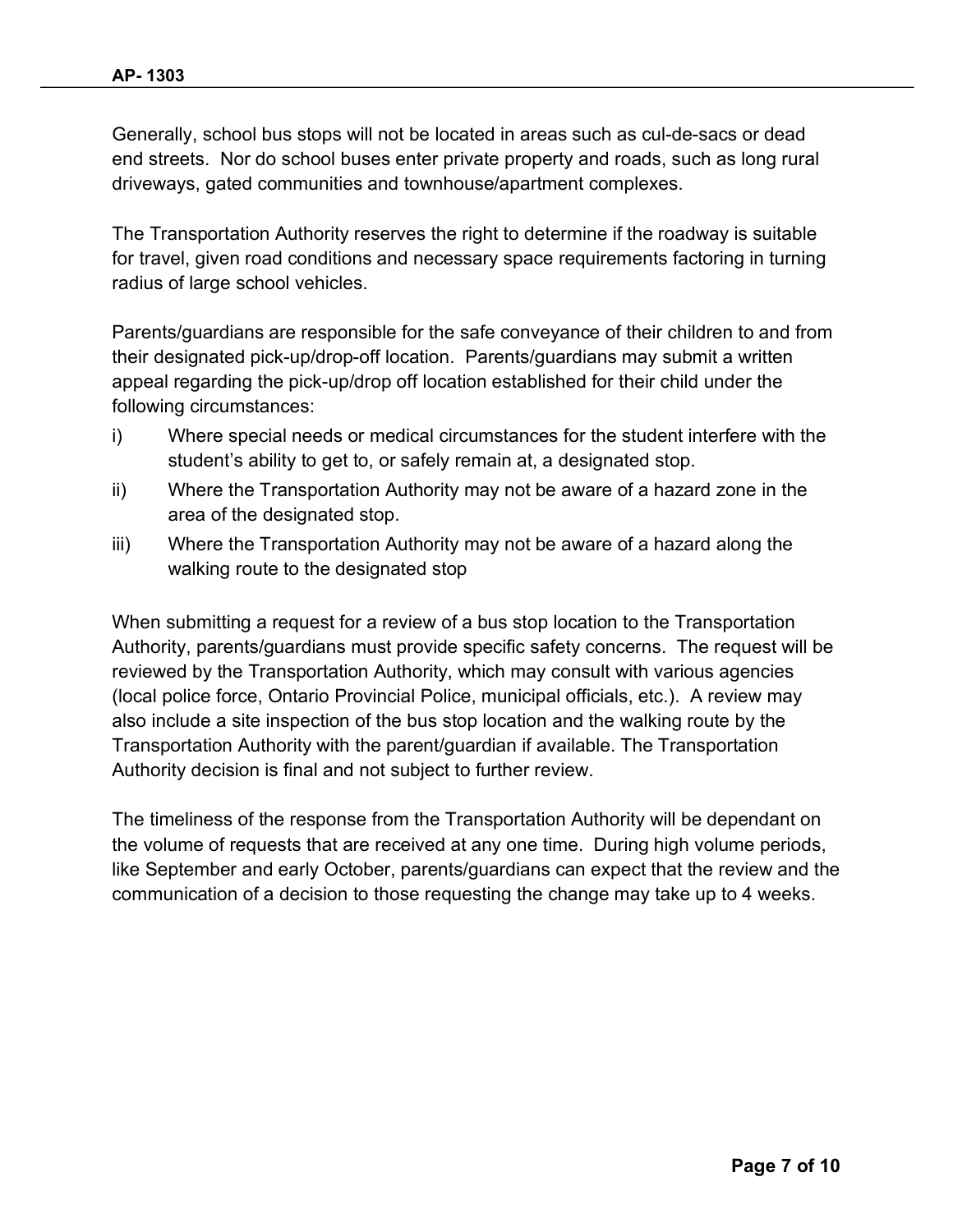## **Responsibilities:**

#### **The Board of Trustees is responsible for:**

- Reviewing this Administrative Procedure to ensure its alignment with the Transportation Directional Policy
- Reviewing the Route Operation Administrative Procedure as part of its regular policy and procedures review cycle.
- Assisting parents/guardians with transportation concerns by receiving inquiries and forwarding to the Superintendent of Business and Finance or delegate for response.
- Making decisions regarding reconsiderations/appeals when a delegation comes forward after subordinate levels of the process have been completed.

#### **The Director of Education is responsible for:**

- Overseeing implementation of the Route Operation Administrative Procedure
- Making decisions regarding reconsiderations/appeals when subordinate levels of the process have been completed.

#### **Superintendent of Business and Finance is responsible for:**

- Acting as delegate of authority for Director of Education in matters of reconsideration/appeal.
- Providing support and decisions to the Transportation Authority in interpreting and resolving conflicts brought forward from parents/guardians.

#### **Superintendents are responsible for:**

• Forwarding route operation related matters to the appropriate Transportation Authority or to the Superintendent of Business and Finance.

#### **Principals are responsible for:**

- Directing inquiries regarding transportation route operations to the appropriate Transportation Authority
- Ensuring that the student information system contains up to date contact information for parents/guardians so that timely contact can be made for transportation concerns or emergencies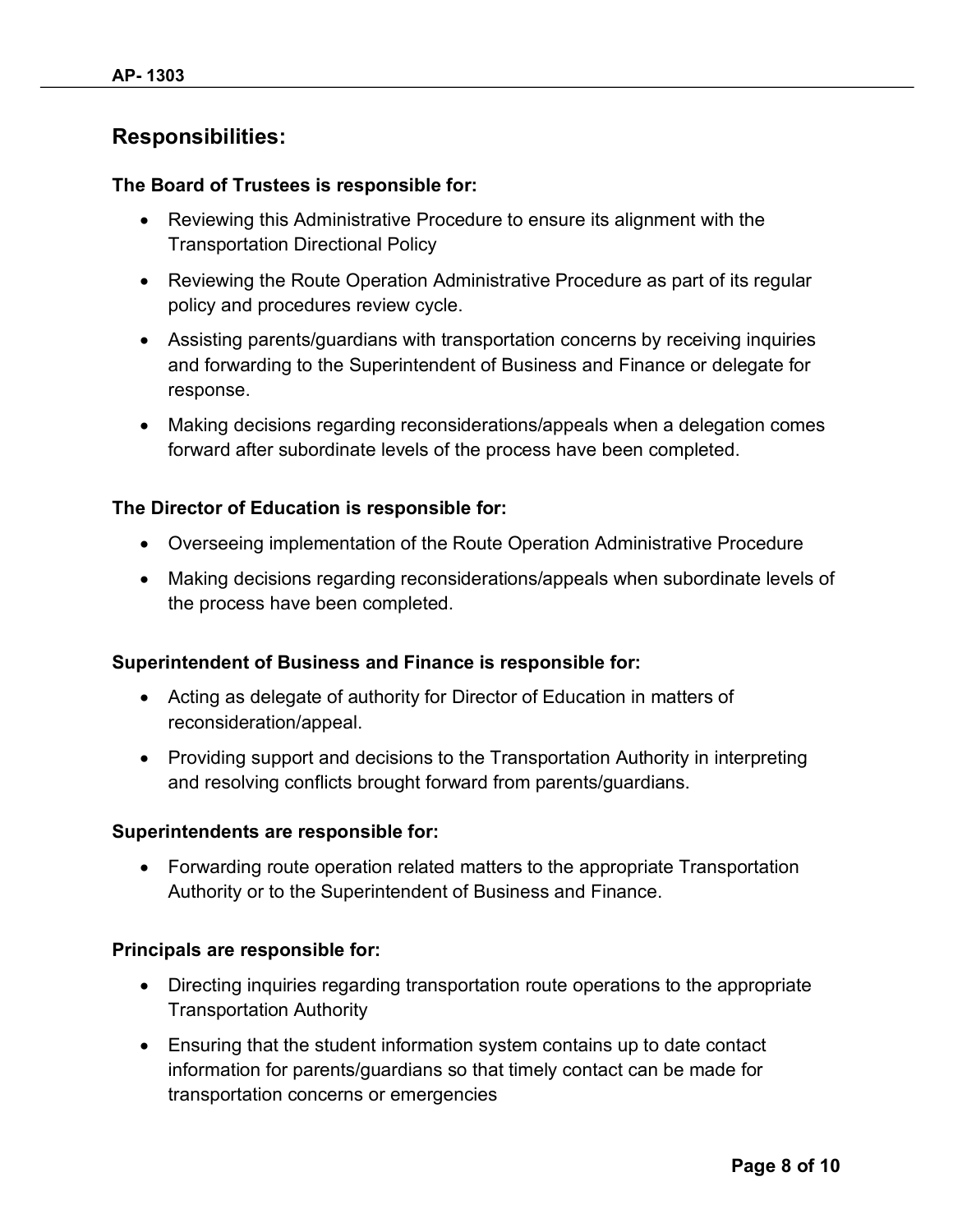- Establishing a mechanism to ensure staff coverage at the school for the time equivalent to the completion of the last bus route
- Ensuring appropriate information regarding transportation is easily accessible in the event of emergencies, or inclement weather. This includes student emergency contact information, bus lists, route numbers, and operator contact information.

#### **Parents/Guardians are responsible for:**

- The safe conveyance of the student(s) to bus stop locations prior to pick-up and following drop-off
- The safe conduct of the student(s) prior to pick-up and drop-off at bus stop locations
- Updating their school administration on a timely basis if there are changes to the family status/situation that would impact provision of transportation services
- Completing appropriate documentation/communications (paper-based or electronically) where there is a review requested of a bus stop location.

## **Progress Indicators:**

- Inquiries from parents/guardians and requests for reconsiderations are addressed in a timely manner
- Resolution of inquiries from parents/guardians are resolved by the Transportation Authority with minimal intervention by Board administration.

### **Definitions:**

#### **Hazard Zone**

Factors assessed in considering a hazard designation include but are not limited to the following:

- Railway crossings
- Congested traffic at shopping and/or business areas
- Requirement to cross multi-lane highway
- Requirement to cross a municipal bridge that is deemed hazardous
- Expected heavy traffic conditions at various times during the day
- Presence or absence of traffic control signals